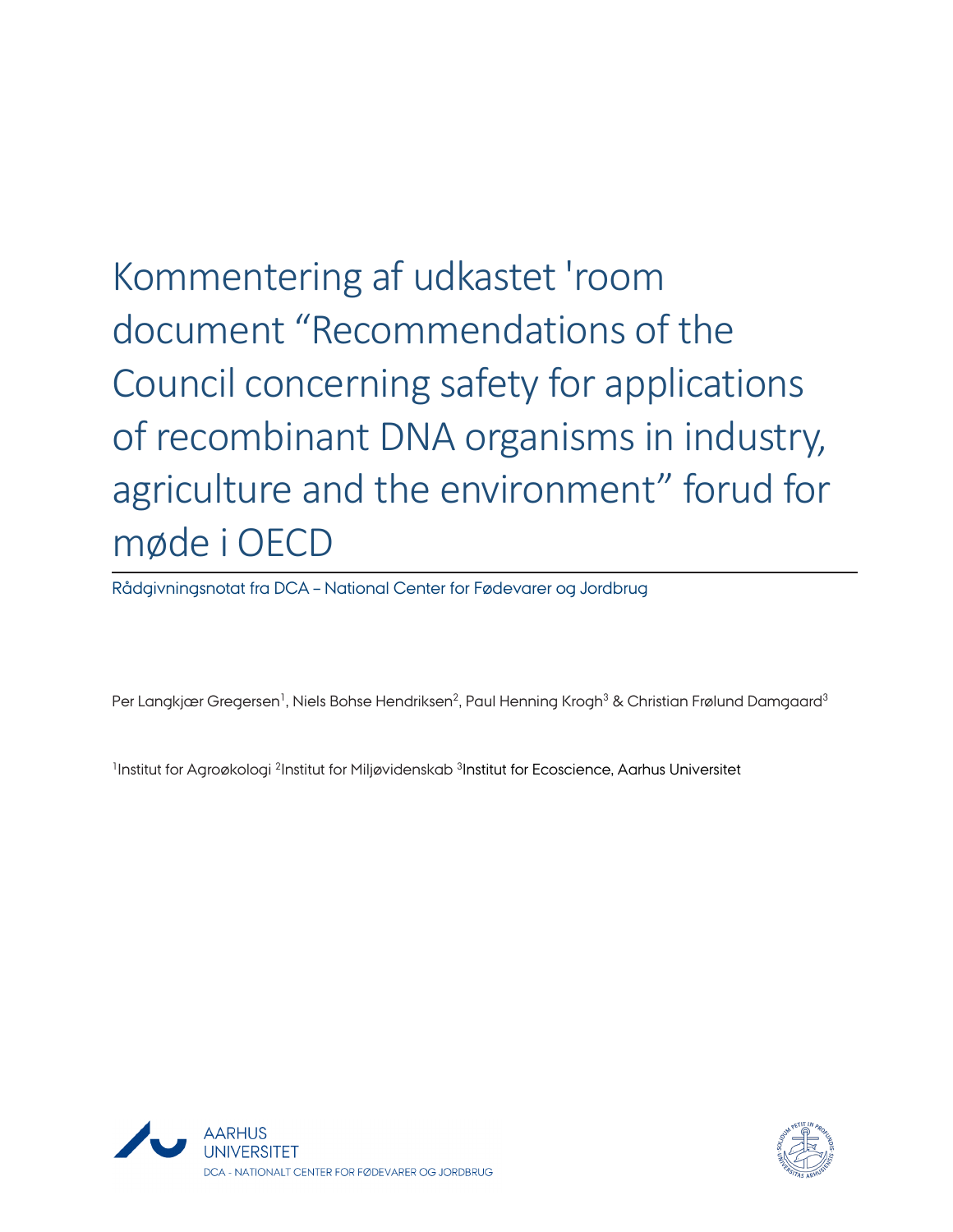# Datablad

| Titel:                        | Kommentering af udkastet 'room document "Recommendations of the<br>Council concerning safety for applications of recombinant DNA organisms<br>in industry, agriculture and the environment" forud for møde i OECD                                                                                                                                                                                                                |
|-------------------------------|----------------------------------------------------------------------------------------------------------------------------------------------------------------------------------------------------------------------------------------------------------------------------------------------------------------------------------------------------------------------------------------------------------------------------------|
| Forfatter(e):                 | Seniorforsker Per Langkjær Gregersen, Institut for Agroøkologi; Seniorfor-<br>sker Niels Bohse Hendriksen, Institut for Miljøvidenskab; Seniorforsker Paul<br>Henning Krogh, Institut for Ecoscience; Professor Christian Frølund Dam-<br>gaard, Institut for Ecoscience.                                                                                                                                                        |
| Fagfællebedømmelse:           | Seniorforsker Inger Bæksted Holme, Institut for Agroøkologi; Seniorrådgi-<br>ver Morten Tune Strandberg, Institut for Ecoscience                                                                                                                                                                                                                                                                                                 |
| Kvalitetssikring, DCA:        | AC Fuldmægtig Susanne Hansen, DCA Centerenheden                                                                                                                                                                                                                                                                                                                                                                                  |
| Rekvirent:                    | Landbrugsstyrelsen, Ministeriet for Fødevarer, Landbrug og Fiskeri (FVM)                                                                                                                                                                                                                                                                                                                                                         |
| Dato for bestilling/levering: | 06.04.2022/29.04.2022                                                                                                                                                                                                                                                                                                                                                                                                            |
| Journalnummer:                | 2022-0359453                                                                                                                                                                                                                                                                                                                                                                                                                     |
| Finansiering:                 | Besvarelsen er udarbejdet som led i "Rammeaftale om forskningsbaseret<br>myndighedsbetjening" indgået mellem Ministeriet for Fødevarer, Landbrug<br>og Fiskeri (FVM) og Aarhus Universitet under ID nr. 1.20 i "Ydelsesaftale<br>Planteproduktion 2022-2025".                                                                                                                                                                    |
| Kommentarer til Levering:     | Dette er en revideret levering af notatet leveret den 26.04.2022. Leverin-<br>gen er revideret på baggrund af LBST havde et ønske om at kommenta-<br>rerne var opsat i kronologisk rækkefølge, med sidehenvisninger.                                                                                                                                                                                                             |
| Ekstern kommentering:         | Nej.                                                                                                                                                                                                                                                                                                                                                                                                                             |
| Eksterne bidrag:              | Nej.                                                                                                                                                                                                                                                                                                                                                                                                                             |
| Citeres som:                  | Gregersen, P.L., Hendriksen, N.B., Krogh, P.H. & Damgaard, C.F. 2022. Kom-<br>mentering af udkastet 'room document "Recommendations of the Council<br>concerning safety for applications of recombinant DNA organisms in indus-<br>try, agriculture and the environment" forud for møde i OECD. 5 sider. Råd-<br>givningsnotat fra DCA - Nationalt Center for Fødevarer og Jordbrug, Aarhus<br>Universitet, leveret: 29.04.2022. |
| Rådgivning fra DCA:           | Læs mere på https://dca.au.dk/raadgivning/                                                                                                                                                                                                                                                                                                                                                                                       |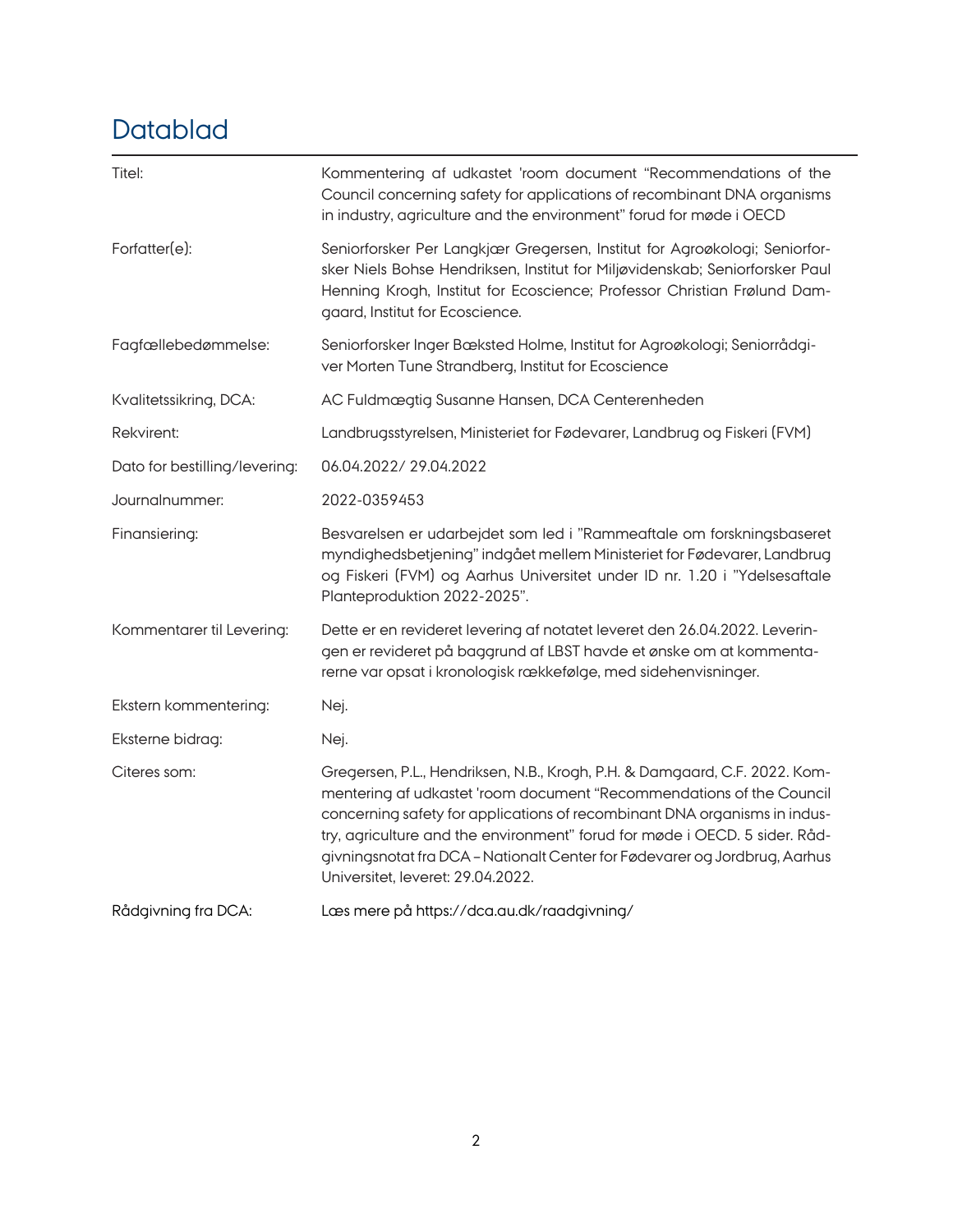# Baggrund

Landbrugsstyrelsen har i en bestilling sendt til DCA – Nationalt Center for Fødevarer og Jordbrug ved Aarhus Universitet (AU) ønsket relevante kommentarer til et udkast af en opdatering af "Recommendation of the Council concerning Safety Considerations for Applications of Recombinant DNA Organisms in Industry, Agriculture and the Environment", som skal drøftes på det kommende møde i OECD i Working Party on the Harmonisation of Regulatory Oversight in Biotechnology (HROB).

Landbrugstyrelsen har bedt om at kommentarene fremsendes på engelsk, hvorfor det resterende notat er på engelsk.

## **Comments**

### **General comments**

1. Due to fact that the injudicious usage of fertilizers and pesticides may have negative effects on ecosystem functioning and human health, alternatives need to be found. One of these alternatives is the use of microorganisms for bio-stimulation of growth and as bio-control agents for pest control. Some of these microorganisms might in the future be genetically modified notably with the new modification technologies. This has to be taken into account in this harmonization.

2. A number of veterinary and human vaccines based on living genetically modified microorganisms (notably virus) are now available on or on their way to the market. They are indeed produced in industrial settings under GILSP conditions. However, they are also released to the environment notably due to different kinds of shedding from vaccinated individuals; e.g. might vaccination with some of the Covid-19 vaccines, which are based on live genetically modified virus, be considered as the first and largest worldwide release of modified microorganisms to the environment? Although, the hazards seem to be negligible, it would be nice to consider this in an international context.

3. The recommendations set a very general framework for the risk assessment of recombinant DNA organisms. To the degree the recommendations made in 1986 have worked positively for a smooth process of risk assessments without hampering technological development, the suggested updates and changes in the draft document appear timely and appropriate.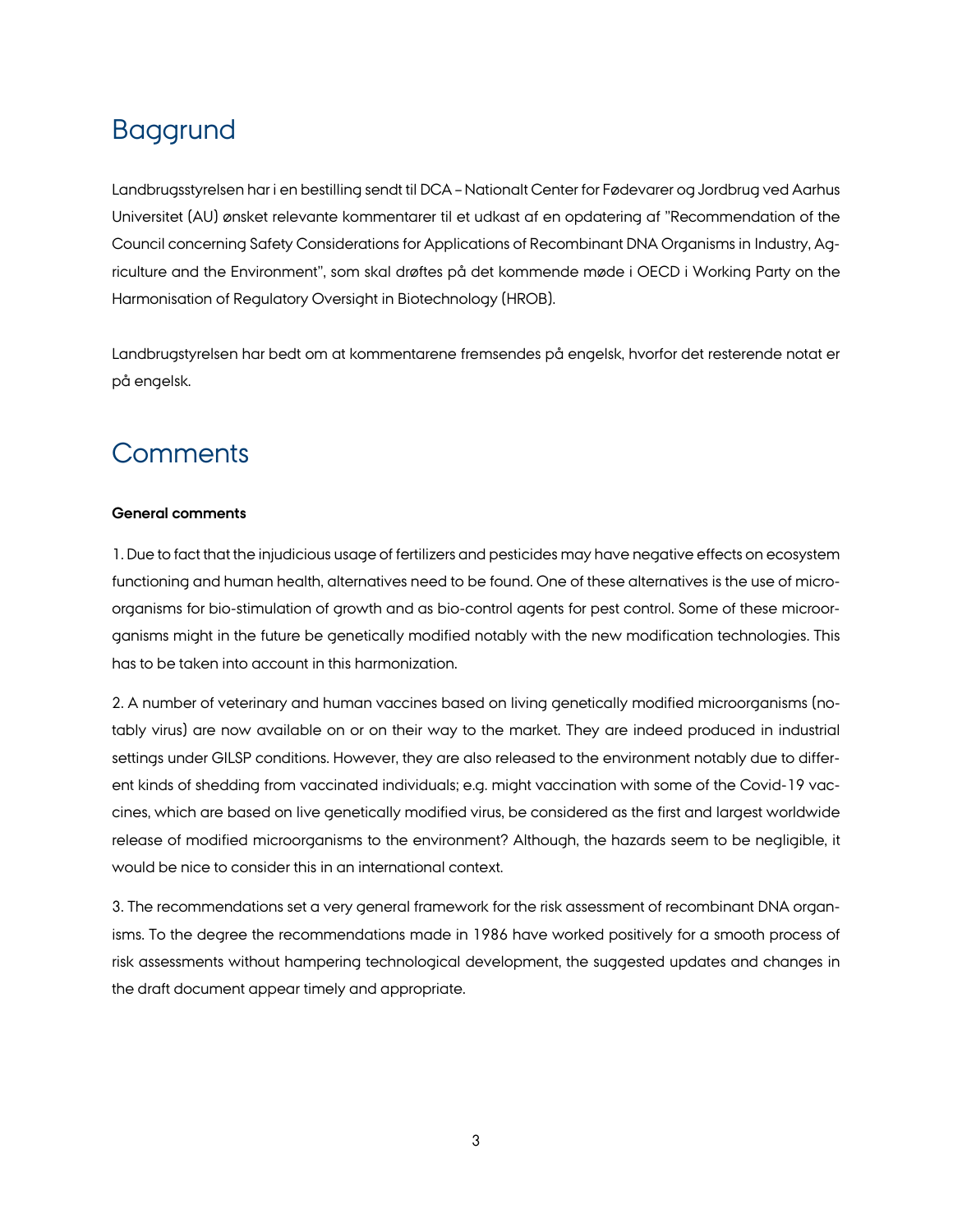#### **General Applications**

Regarding recommendation b), we have one specific comment: It states that review and control should be performed "while avoiding any undue burdens that may hamper technological developments in this field". However, the question is maybe not so much whether technology development would be hampered (this is mainly obtained in a research path), but whether the technology can be utilized without being hampered, e.g. by high costs for approval procedures (Recommendation b, p.3).

#### **Industrial Applications**

An update on GILSP during the last 35 years including the microorganisms in use and how they are biologically contained would be very advantageous for the further development of the industrial applications worldwide (Recommendation h, p.4).

An international overview of the levels of allowed releases through waste, wastewater, and air due to the industrial applications would also be very relevant, as very little information is in fact available on this topic. This might include methods used for estimating these releases (Recommendation i, p.4).

#### **Agricultural and Environmental Applications**

Remove the word *considerable* in a). it is a loaded term (Recommendation j, p.4).

The statement that a risk assessment must "Use the existing considerable data on the environmental and human health effects of living organisms to guide risk assessments," should further include that the risk assessment must include the most recent risk assessment guidelines, which may request new data, where previous data does not suffice according to the new guideline criteria. Moreover, the risk assessment should, in agreement with the case-by-case approach, consider if new data is needed (recommendation j, p.4).

In this section it is argued that existing data should be used. This recommendation is not in agreement with the later suggestion that risk assessment should be made in a stepwise fashion potentially including largescale field testing (Recommendation j, p.4). Such large-scale field testing would rarely be possible using only existing data (Recommendation l, p.5).

For agricultural applications in particular, the changes in the text are limited, but those that are made appear appropriate. In particular, the recommendation for a case-by-case evaluation is kept and the option for exclusion of various classes is underlined, giving room for flexibility with respect to assessment of recombinant DNA organisms based on the development of new technologies (Recommendation k, p.4).

It is important to maintain a case-by-case and the stepwise fashion (Recommendation k, p.4).